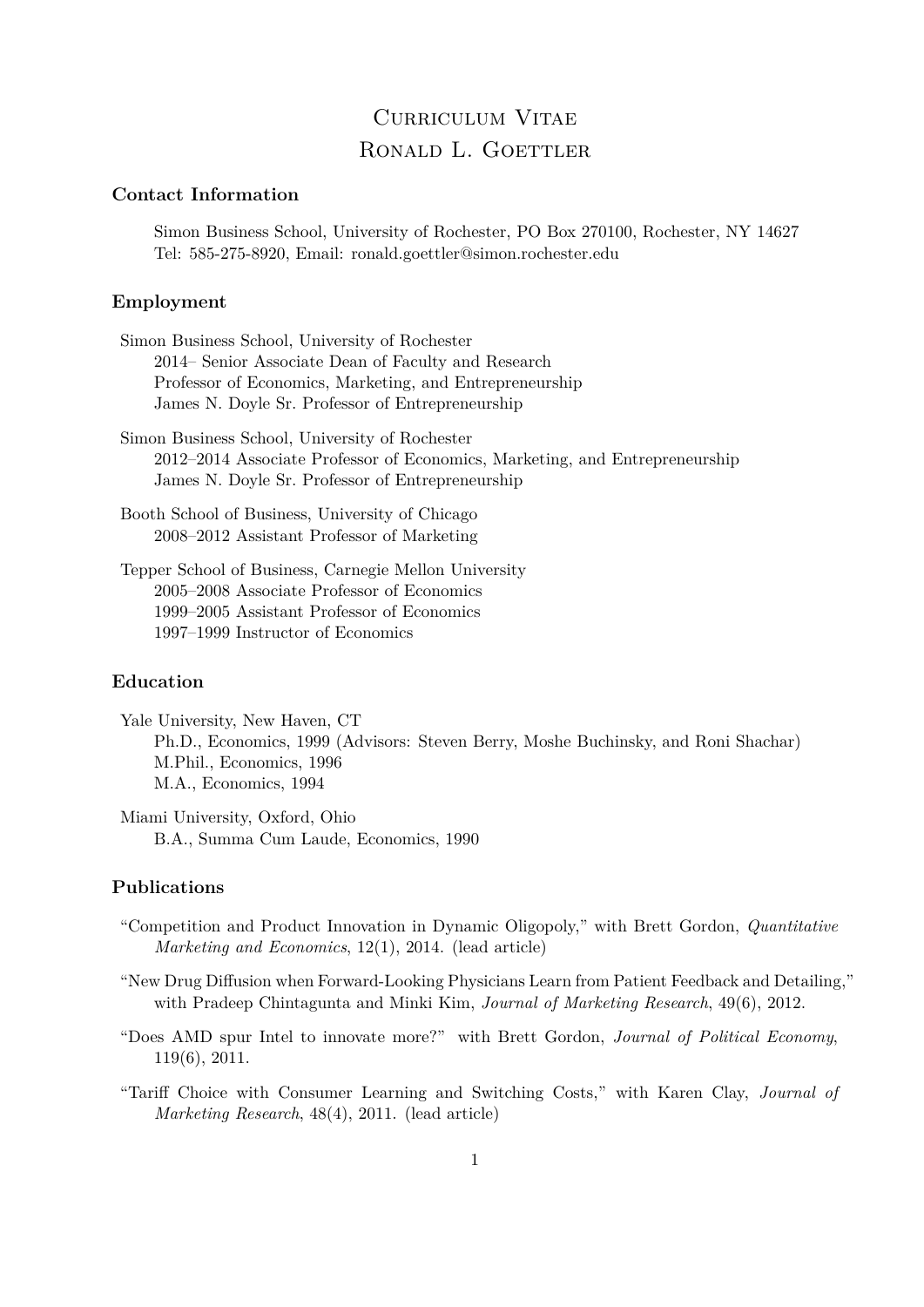- "Informed Traders and Limit Order Markets," with Christine Parlour and Uday Rajan, *Journal of Financial Economics*, 93(1), 2009.
- "Cofinancing to Manage Risk in the Motion Picture Industry," with Phillip Leslie, *Journal of Economics and Management Strategy*, 14(2), 2005. (lead article)
- "Equilibrium in a Dynamic Limit Order Market," with Christine Parlour and Uday Rajan, *Journal of Finance*, 60(5), 2005. (lead article)
- "Structural Applications of the Discrete Choice Model," with Dubé J. P., P. Chintagunta, B. Bronnenberg, A. Petrin, P.B. Seetharaman, K. Sudhir, R. Thomadsen, Y. Zhao, *Marketing Letters*, 13(3), 2002.
- "Spatial Competition in the Network Television Industry," with Roni Shachar, *RAND Journal of Economics*, 32(4), 2001.

#### **Working Papers**

"Advertising Rates, Audience Composition, and Competition in the Network Television Industry," Chicago Booth manuscript, 2012.

# **Honors and Awards**

- Nominated for the Smith-Breeden Prize for the best paper not in corporate finance in the *Journal of Finance*, 2005, for "Equilibrium in a Dynamic Limit Order Market," with C. Parlour and U. Rajan.
- NYSE award for the best paper on equity trading at the 2004 Western Finance Association Meeting, awarded for "Equilibrium in a Dynamic Limit Order Market" with C. Parlour and U. Rajan.

Excellence in Teaching Award, Tepper School of Business, 2003.

Roman Weil Prize, Tepper School of Business, 2000.

# **Presentations**

"Competition and Product Innovation in Dynamic Oligopoly" Stanford University, GSB, Economics and Marketing, March 2013 University of Rochester, Laboratory for Laser Energetics, March 2013 Industrial Organization Society, Annual Meetings at ASSA, San Diego, Janurary 2013 Quantitative Marketing and Economics (discussant Ron Borkovsky), Rochester, September 2011

"Does AMD spur Intel to innovate more?"

Cornell University, Marketing, February 2012 University of Rochester, Simon School of Business, November 2011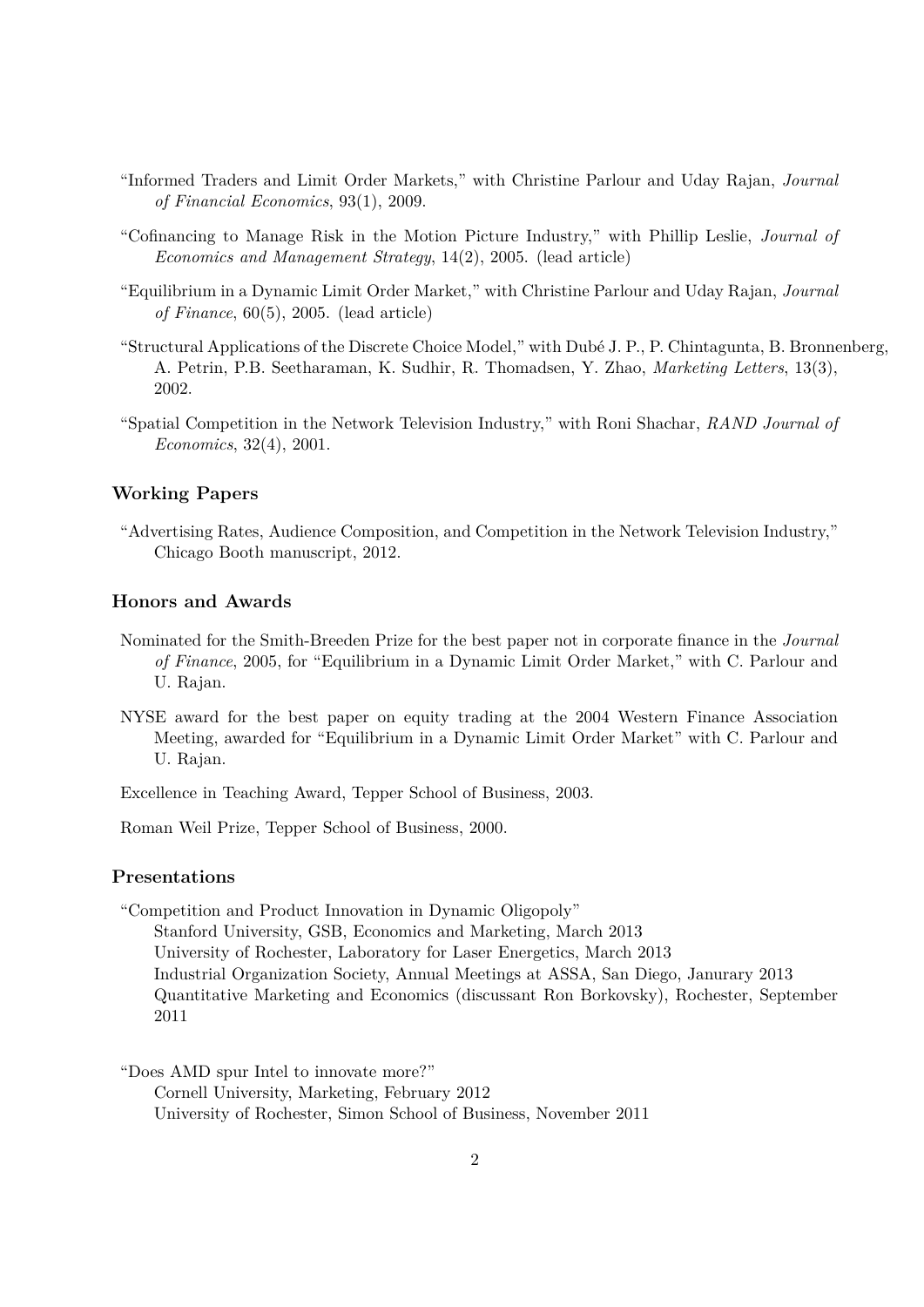Penn State, Economics, October 2011 Marketing Science Conference, Houston, June 2011 University of Toronto, Economics, April 2011 Brigham Young University, Marketing, March 2011 UCLA, marketing, February 2011 University of Minnesota, Economics, September 2010 Society for Economic Dynamics, Montreal, July 2010 Marketing Dynamics, Istanbul, Turkey, June 2010 Bates-White Antitrust Conference, June 2010 Econometric Society North American Meeting, January 2010 United States Department of Justice, December 2009 International Symposium of Mathematical Programming (ISMP), August 2009 Stanford University, Graduate School of Business, November 2008 Harvard University, Economics, November 2008 University of Arizona, Economics, October 2008 University of Wisconsin, Economics, October 2008 Initiative for Computational Economics (ICE), August 2008 NBER summer IO meetings (discussant John Rust), July 2008 University of Chicago, Booth (Applied Economics), May 2008 Board of Governors of the Federal Reserve System, December 2007 Purdue University, Marketing, December 2007 Quantitative Marketing and Economics (discussant Stephen Ryan), October 2007

"Learning Models"

Doctoral Consortium, Marketing Science Conference, June 2010

" Tariff Choice with Consumer Learning and Uncertainty" Marketing Science Conference, June 2010 Duke University, Marketing, April 2010 American Economic Association, January 2010 Marketing Dynamics, NYU, August 2009 International Industrial Organization Conference, April 2007 Board of Governors of the Federal Reserve System, November 2006 Econometric Society North American Meeting, June 2006 Summer Institute in Competitive Strategy (discussant Wes Hartmann), June 2006 Society of Economic Dynamics, Vancouver, July 2006 Stanford Institute for Theoretical Economics (SITE), July 2006 Federal Reserve Bank of Boston workshop on Consumer Behavior and Payment Choice (discussant Dirk Bergemann), July 2006

"Informed Traders and Limit Order Markets" Econometric Society North American Meeting, June 2006 Doha Conference on Applied Mathematics and Computational Sciences, March 2008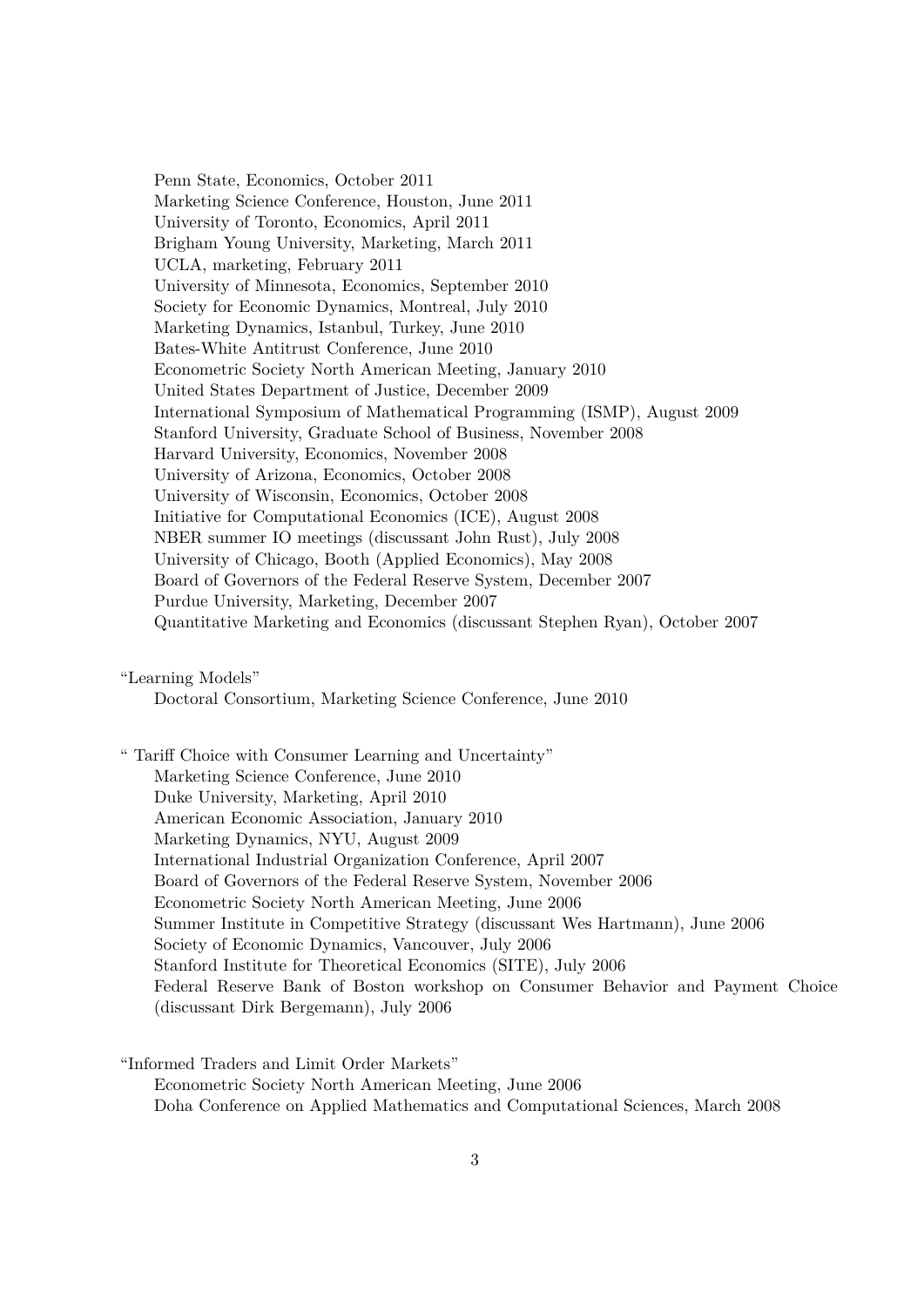"Equilibrium in a Dynamic Limit Order Market" Stanford Institute for Theoretical Economics (SITE), July 2003

"Cofinancing to Manage Risk in the Motion Picture Industry" Economics of the Entertainment Industry, Washington University, April 2003

"Spatial Competition in the Network Television Industry" Choice Symposium, UC Berkeley, June 2001 University of Chicago, Marketing, March 2001 Econometric Society World Congress, August 2000 Stanford Institute for Theoretical Economics (SITE), June 2000 Cornell University, Economics, September 1999 Stanford Institute for Theoretical Economics (SITE), July 1999 Marketing Science Conference, Syracuse, June 1999 University of Virginia, Economics, April 1998 UC Berkeley, Marketing, April 1998 Columbia University, Economics/Finance, February 1997 Washington University, Marketing, February 2007 Carnegie Mellon University, Economics, February 2007 Charles River Associates, February 2007 Federal Reserve Bank of New York, February 2007 Board of Governors of the Federal Reserve System, January 2007 University of Rochester, Marketing, January 1997

# **Professional Service**

Simon School Venture Fund Board, 2012–present

Advisory Board of Health Care Originals, Inc., 2014–present

Advisory Board of Meltek, Inc., 2020–present

Summer Institute of Competitive Strategy: Data Analytics & Marketing, co-chair, 2017

Marketing Science, Editorial Review Board, 2015–2021

International Journal of Research in Marketing, Editorial Review Board, 2021–present

Reviewer of submitted manuscripts for: American Economic Journal: Applied Economics, American Economic Review, Econometrica, European Economic Review, International Journal of Industrial Organization, International Journal of Research in Marketing, Journal of Business, Journal of Business and Economics Statistics, Journal of Economics and Management Strategy, Journal of Finance, Journal of Financial Economics, Journal of Financial Markets, Journal of Marketing Research, Journal of Political Economy, Journal of Retailing, Management Science, Marketing